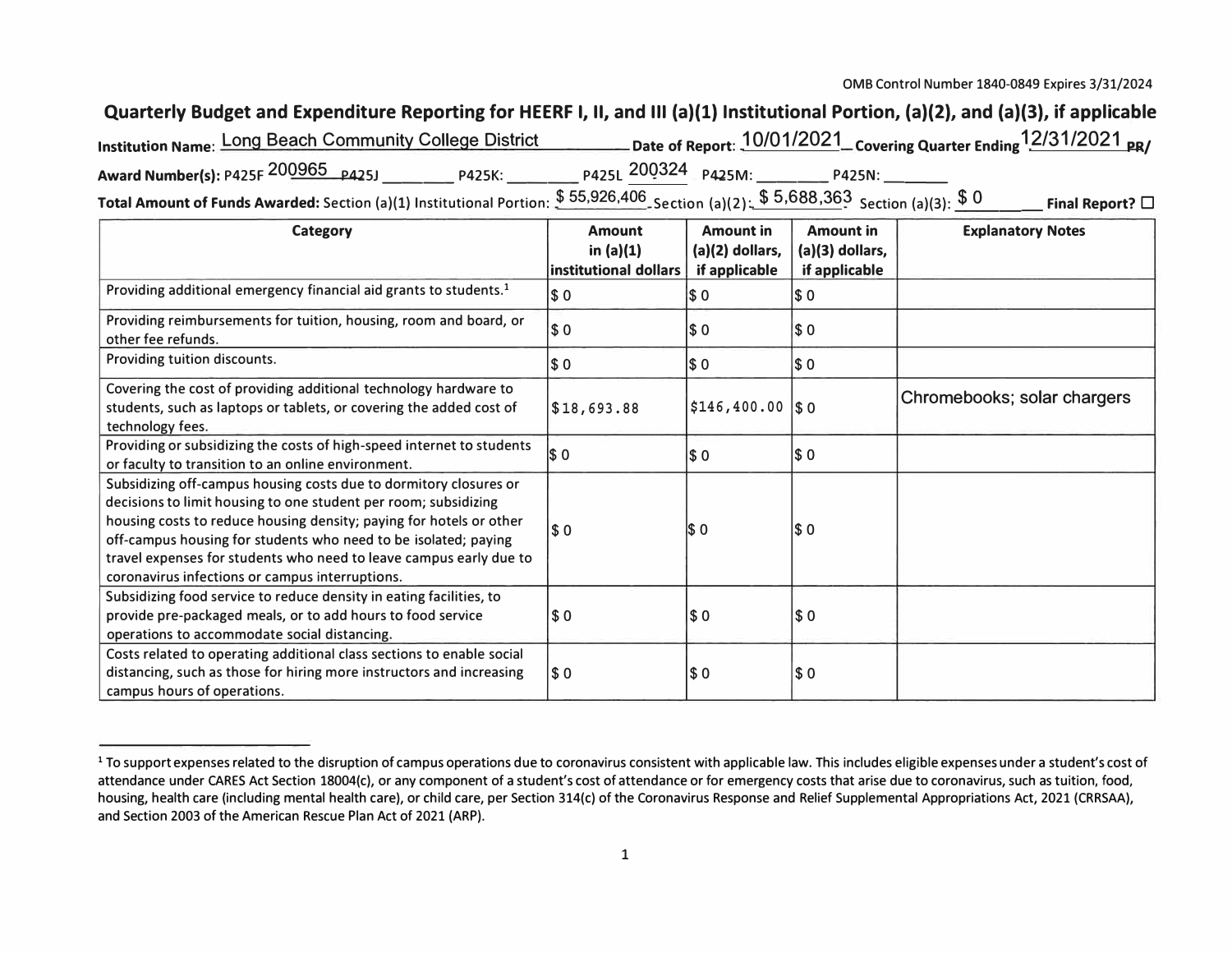0MB Control Number 1840-0849 Expires 3/31/2024

| <b>Category</b>                                                                                                                                                                                                                                                              | <b>Amount</b><br>in $(a)(1)$<br>institutional dollars if applicable | <b>Amount in</b><br>$(a)(2)$ dollars, | <b>Amount in</b><br>(a)(3) dollars,<br>if applicable | <b>Explanatory Notes</b>                                   |
|------------------------------------------------------------------------------------------------------------------------------------------------------------------------------------------------------------------------------------------------------------------------------|---------------------------------------------------------------------|---------------------------------------|------------------------------------------------------|------------------------------------------------------------|
| Campus safety and operations. <sup>2</sup>                                                                                                                                                                                                                                   | \$273,634.00                                                        | \$33,708.28                           | \$0                                                  | Custodial trainer; contact tracing staff; health screening |
| Purchasing, leasing, or renting additional instructional equipment<br>and supplies (such as laboratory equipment or computers) to<br>reduce the number of students sharing equipment or supplies<br>during a class period and to provide time for disinfection between       | \$0                                                                 | $\frac{1}{9}$ 4,722,30                | \$0                                                  |                                                            |
| uses. Replacing lost revenue from academic sources. <sup>3</sup>                                                                                                                                                                                                             | \$0                                                                 | IS 0                                  | \$0                                                  |                                                            |
| Replacing lost revenue from auxiliary services sources (i.e.,<br>cancelled ancillary events; disruption of food service, dorms,<br>childcare, or other facilities; cancellation of use of campus venues<br>by other organizations, lost parking revenue, etc.). <sup>3</sup> | \$0                                                                 | I\$ 0                                 | $\sqrt{50}$                                          |                                                            |
| Purchasing faculty and staff training in online instruction; or paying<br>additional funds to staff who are providing training in addition to<br>their regular job responsibilities.                                                                                         | \$639,477.22                                                        | I\$ 0                                 | s <sub>0</sub>                                       | <b>Training for faculty</b>                                |
| Purchasing, leasing, or renting additional equipment or software to<br>enable distance learning, or upgrading campus wi-fi access or<br>extending open networks to parking lots or public spaces, etc.                                                                       | \$166,786.54                                                        | I\$ 0                                 | \$0                                                  | Software; scheduling support;<br>parking lot wifi          |
| Other Uses of (a)(1) Institutional Portion funds. <sup>4</sup>                                                                                                                                                                                                               | \$1,399,615.89                                                      |                                       |                                                      |                                                            |
| Other Uses of (a)(2) or (a)(3) funds, if applicable. <sup>5</sup>                                                                                                                                                                                                            |                                                                     | \$50,377.91                           | \$0                                                  | Student support services; grant manager                    |
| Quarterly Expenditures for Each Program                                                                                                                                                                                                                                      | \$2,498,207.53                                                      | \$235,208.49                          | <b>\$0</b>                                           |                                                            |
| <b>Total of Quarterly Expenditures</b>                                                                                                                                                                                                                                       | \$2,733,416.02                                                      |                                       |                                                      |                                                            |

<sup>&</sup>lt;sup>2</sup> Including costs or expenses related to the disinfecting and cleaning of dorms and other campus facilities, purchases of personal protective equipment (PPE), purchases of cleaning supplies, adding personnel to increase the frequency of cleaning, the reconfiguration of facilities to promote social distancing, etc.

<sup>&</sup>lt;sup>3</sup> Please see the Department's HEERF Lost Revenue FAQs (March 19, 2021) for more information regarding what may be appropriately included in an estimate of lost revenue. <sup>4</sup> Please post additional documentation as appropriate and briefly explain in the "Explanatory Notes" section. Please note that funds for (a)(1) Institutional Portion may be used to defray expenses associated with coronavirus (including lost revenue, reimbursement for expenses already incurred, technology costs associated with a transition to distance education, faculty and staff trainings, and payroll).

<sup>&</sup>lt;sup>5</sup> Please post additional documentation as appropriate and briefly explain in the "Explanatory Notes" section. Please note that funds for (a)(2) and (a)(3) may be used to defray expenses associated with coronavirus (including lost revenue, reimbursement for expenses already incurred, technology costs associated with a transition to distance education, faculty and staff trainings, and payroll).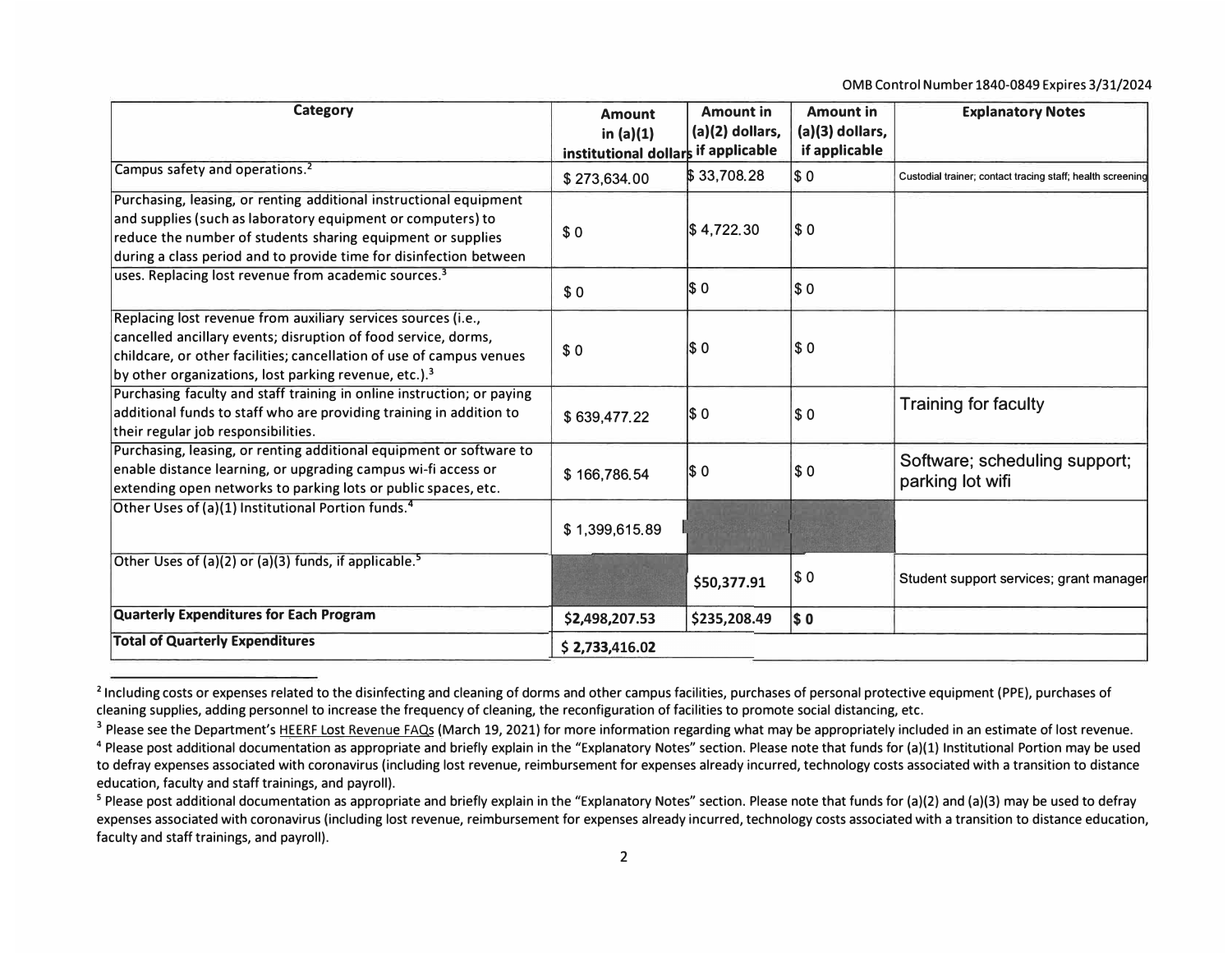## **Form Instructions**

Completing the Form: On each form, fill out the institution of higher education (IHE or institution) name, the date of the report, the appropriate quarter the report covers (September 30, December 31, March 31, June 30), the 11-digit PR/Award Number (number is found in Box 2 of your Grant Award Notification (GAN)) for each HEERF grant funding stream as applicable, the total amount of funds awarded by the Department (including reserve funds if awarded), and check the box if the report is a "final report." Institutions that expended HEERF grant funds during the calendar quarter from January 1 – March 30, 2021 are required to post the guarterly report that involved the expenditure of HEERF II CRRSAA and HEERF I CARES Act funds. The Department did not previously affirmatively indicate this reporting requirement was in place for HEERF II CRRSAA funds. As such, institutions may have until the end of the second calendar quarter, June 30, 2021, to post these retroactive reports if they have not already done so. For the July 10, 2021 quarterly reporting deadline, institutions are encouraged, but not required to, submit the quarterly reports (this institutional reporting form and the student quarterly report) to the Department by emailing those reports as PDF attachments to HEERFreporting@ed.gov.

In the chart, an institution must specify the amount of expended HEERF I. II, and IIII funds for each funding category:  $(a)(1)$  Institutional Portion:  $(a)(2)$ , and  $(a)(3)$ . if applicable. (a)(2) funds include Assistance Listing Numbers (ALNs) 84.425J (Historically Black Colleges and Universities (HBCUs)), 84.425K (Tribally Controlled Colleges and Universities (TCCUs)), 84.425L (Minority Serving Institutions (MSIs)), 84.425M (Strengthening Institutions Program (SIP)); (a)(3) funds are for ALN 84.425N (Fund for the Improvement of Postsecondary Education (FIPSE) Formula Grant) and 84.425S (SAIHE). Each category is deliberately broad and may not capture specific grant program requirements. Explanatory footnotes help clarify certain reporting categories. While some items in the chart are blocked out, please note that the blocking of such items is consistent with Department guidance and FAQs and is not definitive. Provide brief explanatory notes for how funds were expended, including the title and brief description of each project or activity in which funds were expended. Do not include personally identifiable information (PII). Calculate the amount of the (a)(1) Institutional Portion, (a)(2) and (a)(3) funds in the "Quarterly Expenditures for each Program" row, and the grand total of all three in the "Total of Quarterly Expenditures" row. Round expenditures to the nearest dollar.

Posting the Form: This form must be conspicuously posted on the institution's primary website on the same page the reports of the IHE's activities as to the emergency financial aid grants to students made with funds from the IHE's allocation under (a)(1) of the CARES Act, CRRSAA, and ARP (Student Aid Portion) are posted. It may be posted in an HTML webpage format or as a link to a PDF. A new separate form must be posted covering each quarterly reporting period (September 30, December 31, March 31, June 30), concluding after either (1) posting the quarterly report ending September 30, 2023 or (2) when an institution has expended and liquidated all (a)(1) Institutional Portion, (a)(2), and (a)(3) funds and checks the "final report" box. IHEs must post this quarterly report form no later than 10 days after the end of each calendar quarter (October 10, January 10, April 10, July 10). Each quarterly report must be separately maintained on an IHE's website or in a PDF document linked directly from the IHE's HEERF reporting webpage. Reports must be maintained for at least three years after the submission of the final report per 2 CFR § 200.333. Any changes or updates after initial posting must be conspicuously noted after initial posting and the date of the change must be noted in the "Date of Report" line.

## **Paperwork Burden Statement**

According to the Paperwork Reduction Act of 1995 (PRA), no persons are required to respond to a collection of information unless such collection displays a valid OMB control number. The valid OMB control number for this information collection is 1840-0849. Public reporting burden for this collection of information is estimated to average 2 hours per response, including time for reviewing instructions, searching existing data sources, gathering, and maintaining the data